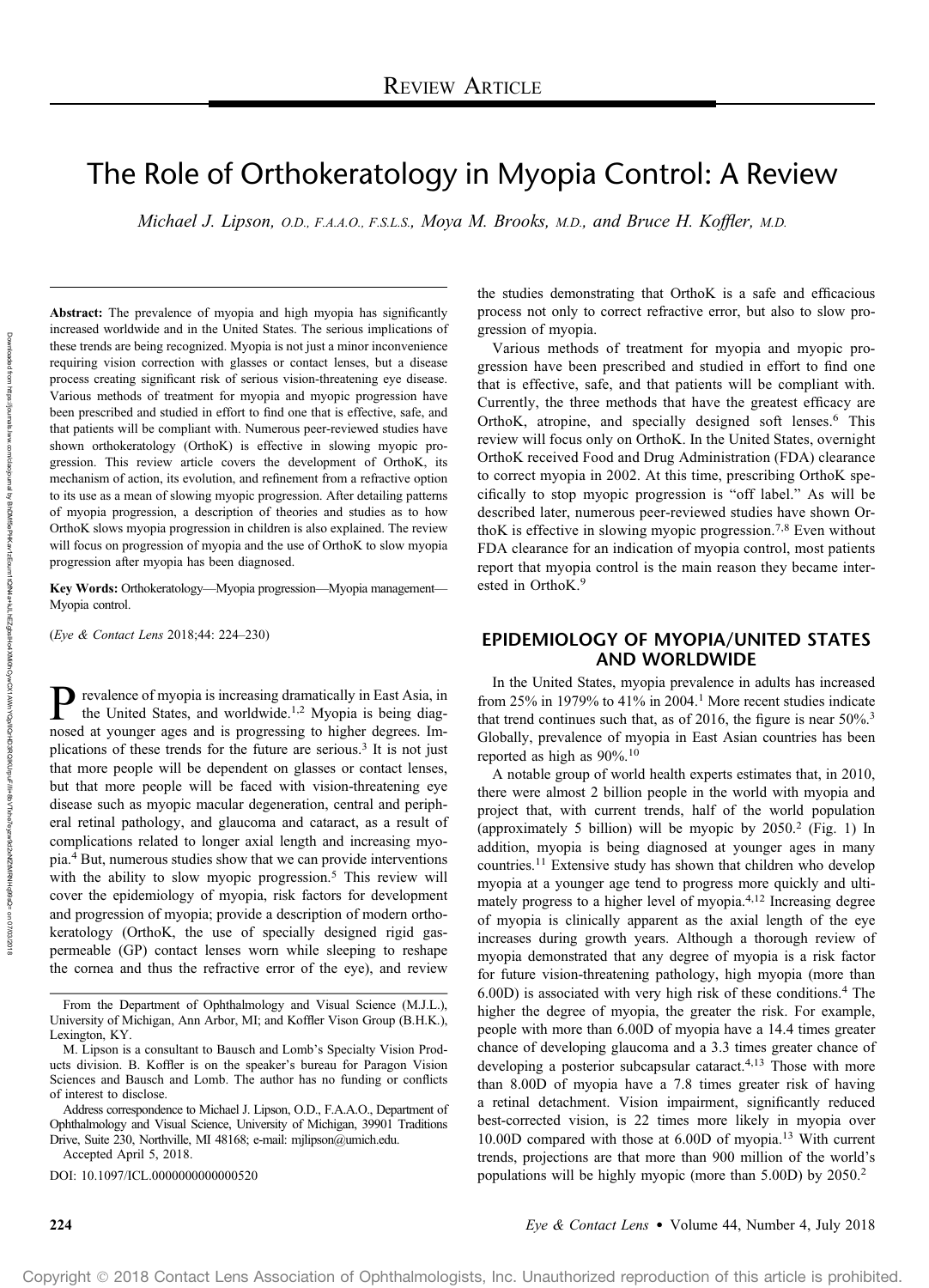

FIG. 1. Current and projected growth of myopia and high myopia. Graph showing the number of people estimated to have myopia and high myopia for each decade from 2000 through 2050. Error bars represent the 95% confidence intervals. From Holden, et al. 2015.

The serious implications of these trends are being recognized. Myopia is not just a minor inconvenience requiring vision correction with glasses or contact lenses, but a disease process creating significant risk of serious vision-threatening eye disease.4,13,14

## PROGRESSION OF MYOPIA

Myopia development and progression are complex and differ among individuals in genetics,<sup>15</sup> influence of environmental causes,<sup>16</sup> mode of correction,<sup>17</sup> outdoor time,<sup>18</sup> time spent on near tasks,<sup>19</sup> ethnicity,<sup>20</sup> and progression patterns.<sup>21</sup> Each of these characteristics has been extensively studied. Work on preventing the onset of myopia has been very limited, targeting time spent outdoors as a major contributing factor. This review will focus on progression of myopia, and the use of OrthoK to slow myopia progression after myopia has been diagnosed.

Onset of myopia can be found in newborns, but the majority is seen in school-age children. Jones et al.<sup>22</sup> found 3 distinct patterns of myopia of development: first, those first becoming myopic around 6 to 7 years old, then a group developing myopia around 10 to 12, and finally those who first show myopia in their teens, each with their own unique pattern of progression. Studies show that the younger myopia develops, the faster it apparently progresses. Although older children and teens still show myopic progression, the rate of progression slows after 12 to 13 years of age.<sup>22</sup> There is no minimum age for starting OrthoK. Cho's 2012 study<sup>23</sup> suggests that earlier age of intervention would have greater longterm benefit in limiting the ultimate level of myopia. In that study, 65% of the 7- to 8-year-old children in the spectacle-wearing control group were "fast progressors" versus 20% of the OrthoK group. Practical considerations in how early to prescribe OrthoK include the patient's maturity, motivation, responsibility for compliance in hygiene and lens care, and ability to report problems to eye care providers and parents. Candidacy should be carefully assessed on an individual case basis weighing relative risks versus potential benefits and options for other myopia management modalities.

## HISTORY OF ORTHOKERATOLOGY

The first attempt at corneal manipulation to reduce refractive error can be traced back to the early Chinese who applied small bags of sand to the eyelids thereby reducing corneal curvature and myopia.<sup>24</sup> Orthokeratology may be defined as a technique of programmed application of contact lenses to compress or manipulate corneal curvature.<sup>25</sup> It was first noted in the 1950s by Wesley and Jessen<sup>26</sup> that their patients were experiencing what they called "spectacle blur" caused by reshaping of the cornea after wearing hard contact lenses. Other practitioners, at this time, noted that many myopic contact lens wearers had improvement in visual acuity and/or a reduction in myopic correction after removal of rigid contact lenses.27,28 Although spectacle blur was seen as a nuisance, it was the springboard for later studies. In the 1960s, Jessen<sup>29</sup> created the first OrthoK lenses out of polymethylmethacrylate, a hard plastic that did not allow oxygen to pass through the lens, preventing OrthoK from expanding as a common practice. Orthokeratology continued in the 1970s with the use of flat-fitting rigid contact lenses. These lenses were able to reduce myopia only by approximately 1 D and were ineffective at allowing oxygen to pass through the lens, making OrthoK more of a novelty. The late 1970s ushered in a new era of contact lens materials. Rigid GP lenses were designed from new plastic materials that allowed more oxygen to reach the cornea, improving comfort and safety. However, the lenses still remained incapable of effectively correcting myopia, and the OrthoK trend faded.30,31

In 1989, the first reverse geometry lens was designed by Nick Stoyan and Wlodyga.<sup>32</sup> The lens was created with the secondary curve of steeper slope than the base curve, accelerating the time for the lens effect to occur, while increasing the ability to correct higher degrees of myopia and improving lens centration.<sup>33</sup> Soon after, technological advances included use of higher Dk lens materials (higher oxygen permeability), innovative reverse geometry lens

Copyright 2018 Contact Lens Association of Ophthalmologists, Inc. Unauthorized reproduction of this article is prohibited.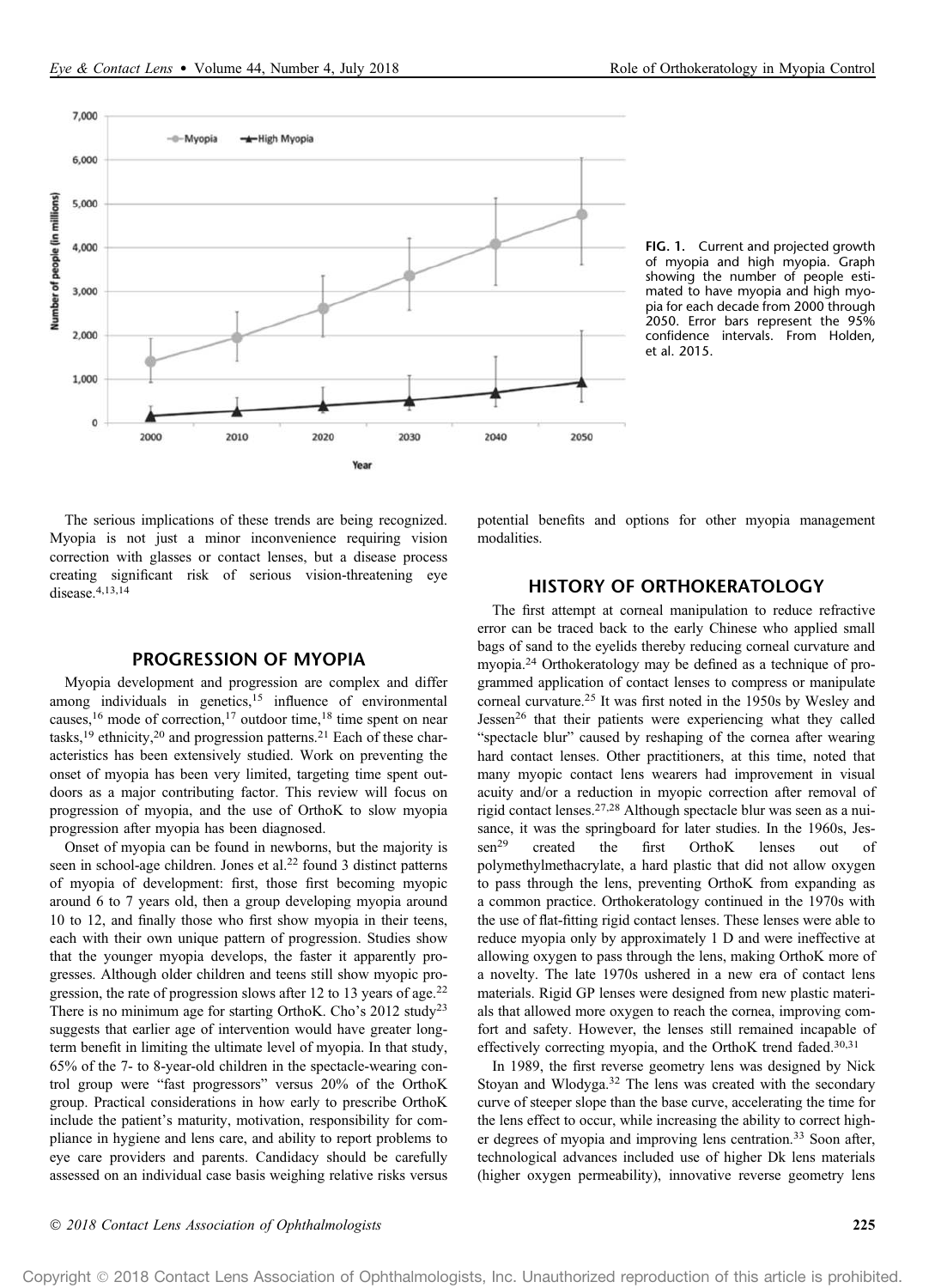designs, and improved corneal topography. With this additional capability, it became apparent that mapping the entire corneal surface before and after OrthoK treatment was critical to achieving optimal results. Contex Inc. (Sherman Oaks, CA) was able to obtain approval for a daily-wear OrthoK design from the FDA in 1998. Subsequently, other investigators followed with creative designs for better centration and astigmatism control. El-Hage<sup>34</sup> is credited with being the first to use corneal topography to fit OrthoK lenses and monitor the resulting corneal changes. Corneal topographer manufacturers developed software allowing captured maps to be analyzed in more and detailed ways for precise design and to monitor corneal changes during OrthoK follow-up. This includes various types of topographical analysis including axial, tangential, elevation, and difference maps. Technology advances currently allow for the use of corneal topography for OrthoK to obtain accurate baseline measurements, determine initial lens selection, design initial lenses, monitor topographic changes after OrthoK lens wear, and accurately monitor lens treatment/position over many years of lens wear. In 2002, the FDA approved an overnight OrthoK design by Paragon Vision Sciences to include all age groups and corrections up to  $-6$  D. Marketed as corneal refractive therapy,<sup>35</sup> this approval revitalized the industry. Since then, numerous companies have entered the OrthoK market with creative designs and materials. This has allowed for more customization to enhance lens centration and correct more complex prescriptions. Overnight wear, higher oxygen permeability, computerized lens designs, and accelerated results have created more popularity for OrthoK with eye care professionals and the public.<sup>36</sup> Orthokeratology lenses represented more than 5% of the U.S. GP lens market in 2011 and have grown to about 19% in 2016.<sup>36</sup> Currently, numerous OrthoK designs have attained FDA clearance in the United States (Table 1) with many others available worldwide.

# EVOLUTION OF ORTHOKERATOLOGY FOR MYOPIA CONTROL

As overnight OrthoK became more popular, patients and clinicians observed an apparent reduction or cessation of their myopic progression. The first randomly controlled trial comparing axial length changes in subjects fitted with OrthoK lenses to single-vision spectacle wearers was reported by Cho and Cheung.<sup>23</sup> Over a 2-year period, the OrthoK wearers showed a mean axial length increase of 0.29 (SD 0.27) mm vs. 0.54  $(0.27)$  mm  $(P=0.01)$  for the spectacle wearers. One study showed a significantly smaller change in the cycloplegic retinoscopy in wearers of OrthoK lenses versus those wearing soft lenses.<sup>37</sup> Subsequent studies and meta-analysis studies have confirmed these findings.7,8,17,37–<sup>41</sup>

# ANATOMICAL/MORPHOLOGICAL CHANGES WITH ORTHOKERATOLOGY

Studies have shown that myopic OrthoK lenses elicit a flattening of the central cornea and a steepening of the mid-peripheral cornea, accompanied by changes to both the epithelial and stromal corneal layers.42–<sup>44</sup> This pattern is reversed in hyperopic OrthoK, with steepening centrally and flattening in the mid periphery.<sup>45</sup>

Far less is known about the mechanisms that elicit these corneal morphological changes. Choo et al. have enumerated many possible mechanisms by which OrthoK lenses may reshape the cornea.46–<sup>48</sup>

Corneal bending was one of the first proposed mechanisms in which some believed that the entire central cornea, including anterior and posterior curvatures, was altered by reverse geometry lenses. This theory now seems less likely, and new technologies such as optical coherence tomography, Orbscan videokeratography, and the Pentacam Scheimpflug photography system capable of calculating the posterior corneal curvature may be used to better assess the veracity of this postulated mechanism.49–<sup>51</sup>

Epithelial cell redistribution and pressure differentials beneath the contact lens may result in forces that push against the central cornea and cause the redistribution or migration of epithelial cells to the mid periphery.<sup>46</sup> This theory suggests that epithelial cells are mobile but is complicated by what we know about cellular attachments and connections between epithelial cells.<sup>52,53</sup>

Remodeling or compression of epithelial cells in their local environment because of changing pressures/forces that do not require these cells to migrate from their original site is another theory.<sup>47</sup> (Fig. 2).

| <b>OrthoK Designs</b>                              |                                          |                    |  |  |  |  |
|----------------------------------------------------|------------------------------------------|--------------------|--|--|--|--|
| <b>Brand Name</b>                                  | <b>Fitting Method</b>                    | <b>FDA License</b> |  |  |  |  |
| <b>BE Retainer</b>                                 | Topography/diagnostic evaluation         | B&L/VST            |  |  |  |  |
| <b>CKR</b>                                         | Topography/design software               | <b>B&amp;L/VST</b> |  |  |  |  |
| Contex-OK E-System                                 | Empirical/topography                     | <b>B&amp;L/VST</b> |  |  |  |  |
| CRT, CRT Dual Axis                                 | Nomogram/empirical/design software       | Paragon CRT        |  |  |  |  |
| <b>DreimLens</b>                                   | Empirical                                | <b>B&amp;L/VST</b> |  |  |  |  |
| Emerald, Sapphire                                  | Empirical                                | <b>B&amp;L/VST</b> |  |  |  |  |
| Fargo                                              | Empirical                                | <b>B&amp;L/VST</b> |  |  |  |  |
| Forge-Eyespace                                     | Topography/design software               | <b>B&amp;L/VST</b> |  |  |  |  |
| GOV                                                | Empirical/diagnostic lens evaluation     | <b>B&amp;L/VST</b> |  |  |  |  |
| iSEE                                               | Fitting calculator                       | <b>B&amp;L/VST</b> |  |  |  |  |
| <b>Miraclens</b>                                   | Empirical                                | <b>B&amp;L/VST</b> |  |  |  |  |
| Night Move                                         | Empirical                                | <b>B&amp;L/VST</b> |  |  |  |  |
| OrthoFocus                                         | Empirical/topography                     | B&L/VST            |  |  |  |  |
| RG4                                                | Nomogram/empirical/diagnostic evaluation | Paragon CRT        |  |  |  |  |
| Super Bridge/E-Lens Overnight OrthoKeratology Lens | Fitting nomogram                         | <b>B&amp;L/VST</b> |  |  |  |  |
| Vipok                                              | Fitting nomogram                         | <b>B&amp;L/VST</b> |  |  |  |  |
| Wave Contact Lens System                           | Topography/design software               | <b>B&amp;L/VST</b> |  |  |  |  |

TABLE 1. *Orthokeratology Lens Designs With FDA Clearance in the United States*

FDA, Food and Drug Administration.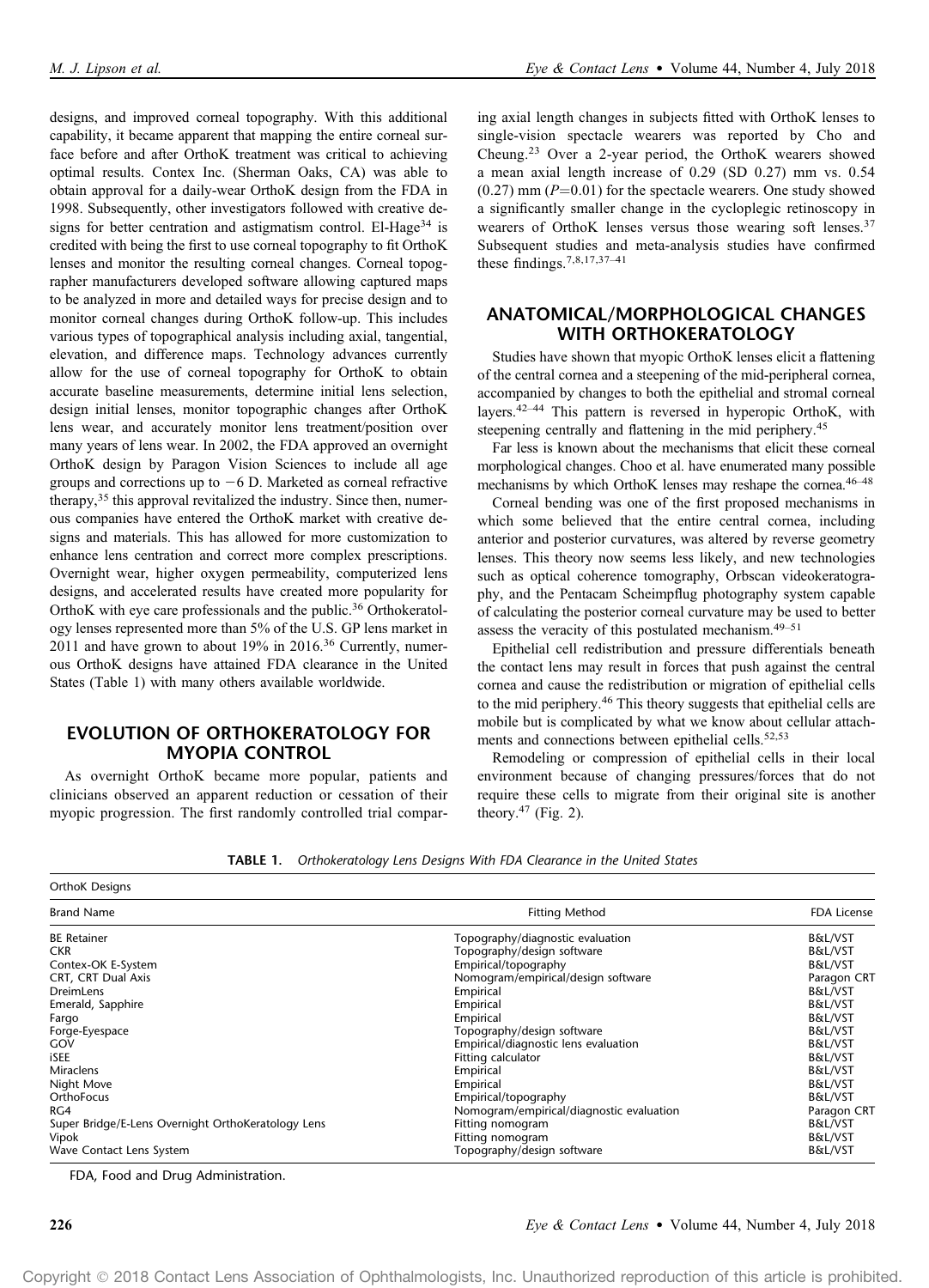

FIG. 2. Central corneal epithelial thinning after OrthoK. Choo et al. *Eye Contact Lens*  $2004.$   $\frac{\text{full color}}{\text{200}}$ 

Some have proposed that epithelial cells containing various cytoplasmic components and organelles may actually transfer intercellular components to adjacent cells through intracellular connections such as gap junctions, in response to the presence of OrthoK lenses. "Compressive forces in the central epithelium may induce a movement of intercellular fluid toward the limbus, resulting in smaller cells in the center and enlarged cells in the mid periphery" writes Choo et al.<sup>47</sup>

Zhong et al.<sup>54</sup> found a reduced density of keratocytes in the corneal stroma and a modification of their shape. Another proposed mechanism involves an OrthoK lens–induced alteration of the rate of cellular mitosis, such that there is an increase in cellular proliferation in the mid periphery. Limbal stem cells and/or the basal epithelial layer may play a role in this mitotic theory.<sup>54</sup>

In addition, OrthoK may induce alterations in cellular sloughing because of changes in apoptosis resulting in an increase in cells in the corneal mid periphery.<sup>49</sup> Stromal remodeling may also play a role in long-term OrthoK use and induced corneal changes.<sup>47,48</sup> Verifying such changes on a cellular level will be challenging. One or more of these proposed mechanisms may be involved and more research is needed.<sup>54</sup>

# HOW DOES ORTHOKERATOLOGY SLOW MYOPIC PROGRESSION?

The most accepted theory of myopia progression centers on refractive changes peripheral to the macula. Pioneering work on myopia progression and peripheral refraction was performed with monkeys by Smith et al.<sup>55</sup> Studies in humans demonstrate that myopic eyes show relative hyperopia in the periphery that hyperopic and emmetropic eyes do not,<sup>56</sup> and children who develop myopia have more relative hyperopic peripheral defocus than emmetropic children two years before the onset of myopia.<sup>11</sup> Children with peripheral hyperopic defocus are more likely to develop myopia.<sup>56</sup> In addition, myopic children corrected with spectacles show significant hyperopic defocus.<sup>57</sup> Therefore, peripheral hyperopia is likely the signal for increased eye growth. Light focusing posterior to the peripheral retina may act as a signal for increasing axial length and higher degree of myopia. With OrthoK, the creation of an oblate shape of the cornea and the junction where the oblate portion of the cornea returns to its original curvature causes the image to focus centrally at the fovea, while peripheral light focuses anterior to the peripheral retina (myopic defocus).<sup>58</sup> This results in an image profile focusing centrally at the fovea, while peripheral to the macula, thereby myopic defocus is created. This myopic defocus, shown in Figure 3, is believed to be the mechanism that slows myopia progression during OrthoK wear.55,56,59 Although these studies are quite convincing, there are studies showing no effect of peripheral defocus on axial length increase while other studies show a strong effect.<sup>21,60–63</sup> Although clinical research has demonstrated that peripheral myopic defocus created with OrthoK is the significant mechanism by which myopia progression is slowed, other mechanisms may also influence slowing of progression during OrthoK. Another factor may be the change in lag of accommodation.64–<sup>67</sup> This change occurs because of the increase in positive spherical aberration created after OrthoK and may be protective against progression of myopia.

In addition, researchers have studied changes in choroidal thickness in progressive myopes and during OrthoK wear.68,69 Progressive myopes show thinner choroidal thickness than emmetropes or myopes who are not progressing.70,71 Myopic OrthoK wearers have shown greater choroidal thickness than myopic controls wearing spectacles.<sup>71</sup> The mechanism of the effect on choroidal thickness has not been established but shows great potential for future study.

Individual studies and meta-analyses on myopia control with OrthoK have shown a 40% to 60% mean reduction in rate of refractive change compared with controls using spectacles to correct myopia.6–9,36,72–<sup>75</sup> It should be noted that studies reporting "mean reduction in rate of myopic progression" are describing the average for all subjects in the study. (Table 2). Within a study showing 50% mean reduction in myopia progression, some individuals may show 100% reduction in refractive change (no progression), whereas others may show 0% reduction (progression equal to that of the spectacle-wearing controls). Two studies reported results slightly different. These studies grouped the results in terms of the percentage of subjects who had little or no progression, moderate rate of progression, and fast progression. Both



35N 30N 25N 20N 15N 10N 5N C 5T 10T 15T 20T 25T 30T 35T

FIG. 3. Difference in peripheral refraction before and after OrthoK in 5˚ increments nasally and temporally. Queiros, Gonzalez-Meijome, et al. *Optom Vis Sci* 2010.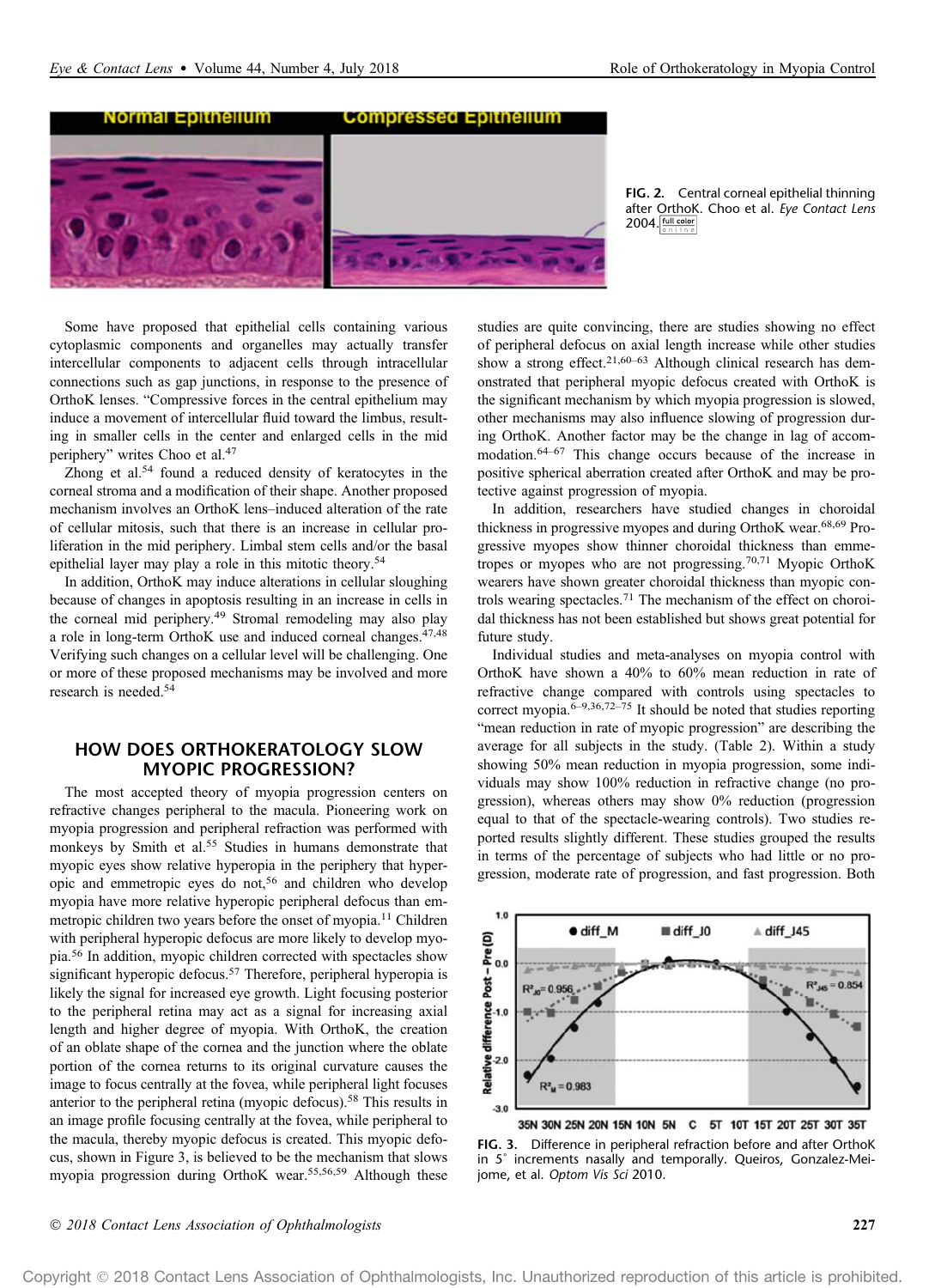| <b>TABLE 2.</b> Myopia Control Studies Showing Percent Reduction in |           |  |  |
|---------------------------------------------------------------------|-----------|--|--|
| Myopia Progression With Orthok vs. a Control Group. Compiled by:    |           |  |  |
|                                                                     | M. Lipson |  |  |

| Study                                                                                                                                                                          | Year                                 | Control<br>Group                                              | Percent<br>Reduction<br>in<br>Myopia<br>Progression | Years of<br>Follow-<br>up                       |
|--------------------------------------------------------------------------------------------------------------------------------------------------------------------------------|--------------------------------------|---------------------------------------------------------------|-----------------------------------------------------|-------------------------------------------------|
| Cho (LORIC) <sup>72</sup><br>Walline et al. <sup>73</sup>                                                                                                                      | 2005<br>2009                         | Spectacles<br>Soft contact<br>lenses                          | 50<br>54                                            | 2<br>2                                          |
| Kakita et al. <sup>39</sup><br>Santodomingo-Rubido et al. <sup>74</sup><br>Cho and Cheung (ROMIO) <sup>23</sup><br>Hiraoka et al. <sup>41</sup><br>Charm and cho <sup>75</sup> | 2011<br>2011<br>2012<br>2012<br>2013 | Spectacle<br>Spectacle<br>Spectacle<br>Spectacle<br>Spectacle | 39<br>39<br>43<br>36<br>60                          | 2<br>2<br>$\overline{2}$<br>5<br>$\overline{2}$ |

studies reported similar results with 60% of OrthoK wearers categorized as "slow progressors," 25% having "average" rate of myopia progression, and 15% "fast progressors." 36,76 This compares to spectacle wearers who showed rates of progression of 20, 60, and 20%, respectively.

Currently, OrthoK lenses are designed and prescribed to correct myopic refractive error and provide good unaided visual acuity. As refractive error is corrected with OrthoK, the demonstrated myopia control effect has been a beneficial side effect.<sup>77</sup> Although OrthoK has a significant effect in slowing myopic progression, as described above, the results vary with individuals. Although some OrthoK patients show little or no myopic progression, some do continue to progress. Factors that may contribute to this variable effect include age of myopia onset, age at start of OrthoK, increasing age, degree of baseline myopia, degree of baseline astigmatism, rate of progression before initiating OrthoK, pupil size, peripheral refractive profile (before and after OrthoK), retinal topography (shape), lens design, size of resulting treatment zone, and position of the treatment zone.<sup>5,39,78-81</sup> These studies show that better myopia control (less myopic progression) is positively associated with older age of myopia onset, older age at start of OrthoK, higher degree of baseline myopia, larger pupil size, and smaller resulting central treatment zone (more peripheral myopia induced by ring of steepening outside treatment zone). Even with these data, relative to peripheral refraction, the exact location or amount of peripheral myopic defocus that will result in the best control of myopic progression has not been determined. Future developments in peripheral refraction testing in combination with customized lens design may show even better myopia control with OrthoK.

There are studies on the effect of OrthoK on myopia progression of long duration, 7 years, and 12 years.37,81 But, most studies on myopia progression with OrthoK have been 2 to 3 years in duration. During each of these studies, refractive and axial length data have been gathered at baseline, end of the study, and at 1-year or 6 month intervals. The data in both shorter- and longer-term studies have not shown definitive trends in the slowing of myopia progression relative to the time point in the process or the duration of the process.<sup>23,37,39,41</sup> This is due in large part to the variability factors previously mentioned.

As with other myopia control modalities, the issue of a "rebound effect" after discontinuation has been questioned. There is minimal study on this subject. One study and one case report demonstrated a return to the previous rate of myopic progression in those discontinuing OrthoK.82,83 In other words, during OrthoK, rate of myopic progression was reduced, but after discontinuation of OrthoK, the rate of myopia progression increased to its previous rate but not faster than its previous rate. One case report detailed a patient who discontinued OrthoK and stabilized at a degree of myopia less than their baseline myopia 3 years earlier.<sup>84</sup>

## SAFETY OF ORTHOKERATOLOGY

Because most OrthoK wearers are children, safety of OrthoK is a prime concern. Many years ago, there were reports of serious complications in OrthoK users in southeast Asia.83,85 Detailed analysis of these case reports showed a lack of compliance with care, limited or no regulation of fitting practices, and inappropriate lens materials or designs used. Recent studies and meta-analyses in the United States and worldwide have shown OrthoK to be very safe with very rare reports of complications.<sup>86–88</sup> One of the largest of these investigations<sup>86</sup> involved 58 studies in English and 112 in Chinese and summarized their findings with the following statement—"There is sufficient evidence to suggest that OrthoK is a safe option for myopia correction and retardation. Long-term success of OrthoK treatment requires a combination of proper lens fitting, rigorous compliance to lens care regimen, good adherence to routine follow-ups, and timely treatment of complications." They also reported no long-term effect of OrthoK on corneal endothelium. In a large retrospective study of OrthoK wearers in the United States involving 1,316 patients, representing about 2,600 patient-years of wear, there were only two events of microbial keratitis (MK).<sup>87</sup> This results in an estimated incidence of MK with OrthoK of 7.7 per 10,000 years of wear. In comparison, the incidence of MK for overnight wear of soft contact lenses was 19.5 per 10,000 wearers for conventional hydrogels and 25.4 per 10,000 wearers for silicone hydrogels. Another retrospective study on OrthoK wearers in the United States involved 296 patients during a 4.5-year period and reported three adverse events (keratitis greater than grade 2).<sup>88</sup> Each of these events resolved without loss of best-corrected visual acuity. This study showed that OrthoK was effective in providing good vision correction with few isolated minor complications.

### PRACTICAL CONSIDERATIONS

As described earlier, controlling myopia progression has become an important public health issue. For eye care practitioners, current trends indicate that myopia control will become expected and standard of care. Orthokeratology is a safe and effective method to slow myopic progression in children. But, OrthoK is a specialized process requiring practitioners to seek specialized training, certification, and practical experience to become skilled in fitting and management of OrthoK patients. Caring for OrthoK patients is different than for traditional contact lenses. As such, office routines for OrthoK fitting, office visits, follow-ups, and lens care training must be modified to address the uniqueness of the process. In addition, to monitor myopia progression, additional testing and equipment may be required. Most importantly, corneal topography is required to fit and manage OrthoK patients. Relative to myopia progression, status may be monitored through refraction (with and without lenses on), corneal topography, and/or axial length. Studies have suggested axial length as the ultimate measure of myopic progression, but cycloplegic refraction (subjective and objective) has also been found to be effective.<sup>5</sup>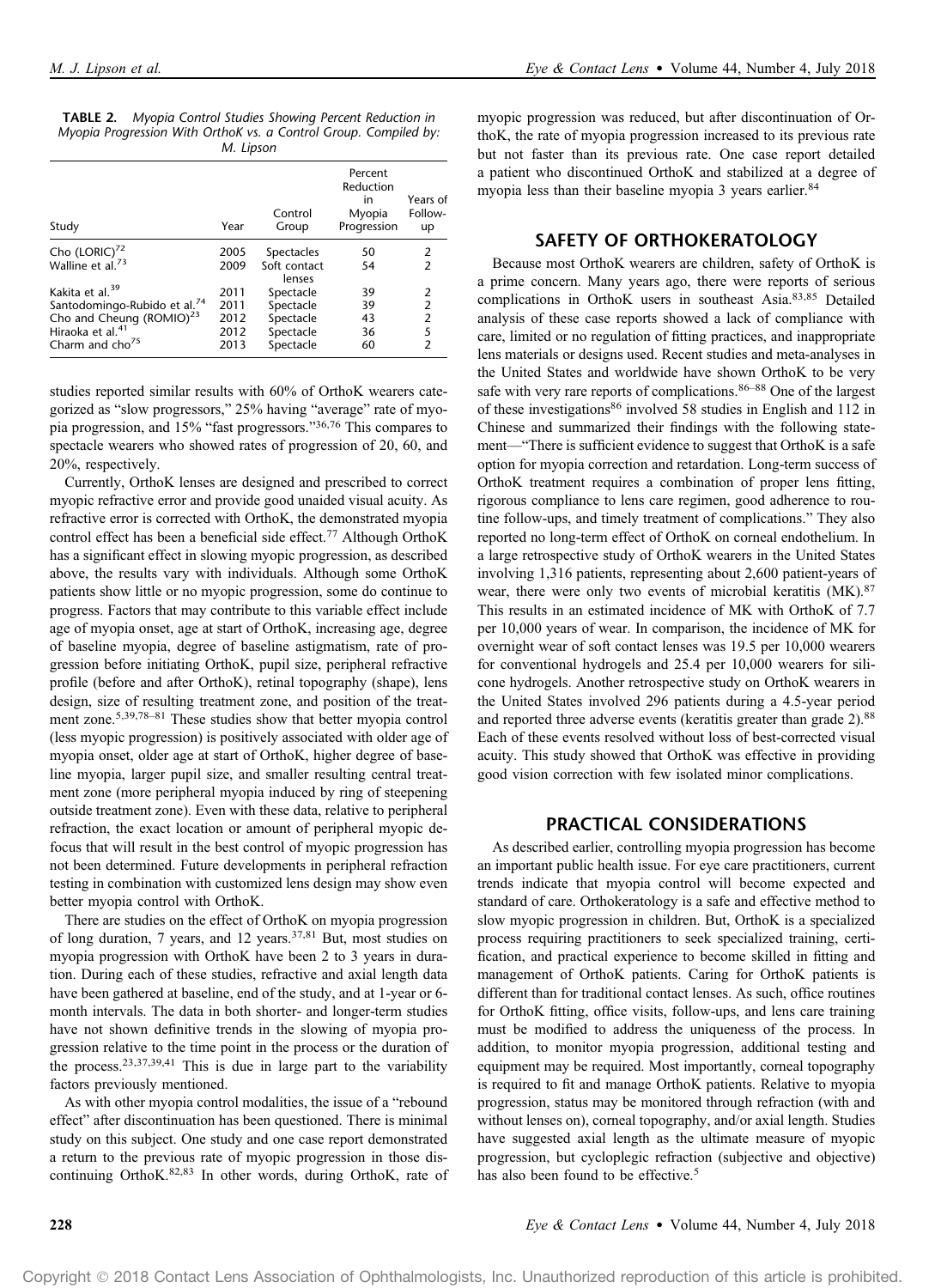# ORTHOKERATOLOGY AROUND THE WORLD

In the United States, it is estimated that there are between 500,000 and one million users of OrthoK (Personal Communication 2017— David Bland, Cary Herzberg, Rich Jeffries and Joann Simonson), whereas there may be as many as 1.5-million OrthoK wearers in China.<sup>90</sup> Surveys show some countries with as many as 25% of GP fittings for OrthoK lenses.<sup>91</sup> That same study also found that although most doctors believed that OrthoK was an effective method of controlling myopic progression, only a small percentage of doctors are actually prescribing OrthoK in their practice.

#### SUMMARY

OrthoK allows patients to enjoy good vision without need for vision correction during their waking hours. Orthokeratology, as it is currently practiced, provides excellent vision, improves visionrelated quality of life,  $92-95$  is very safe, and is able to slow the rate of myopic progression in children. Because OrthoK gained FDA clearance (in the United States) as an option to correct refractive error, it has become more popular with eye care practitioners and with patients. As described earlier, even without specific FDA clearance to control myopic progression, most patients state that the reason they choose OrthoK is to slow increasing degree of myopia. Controlling myopic progression is of interest to eye care practitioners for reasons described earlier, and OrthoK shows a significant myopia control effect that patients readily accept and adapt to.

OrthoK is a unique field of specialty in contact lens eye care requiring practitioners to attain certification and specialty training. The process provides patients and practitioners an option to correct refractive error while slowing the rate of myopic progression. Future study may help further improve the effectiveness of OrthoK designs in slowing myopic progression.

#### **REFERENCES**

- 1. Vitale S, Sperduto RD, Ferris FL III. Increased prevalence of myopia in the United States between 1971–1972 and 1999–2004. Arch Ophthalmol 2009; 127:1632–1639.
- 2. Holden BA, Jong M, Davis S, et al. Nearly 1 billion myopes at risk of myopia-related sight-threatening conditions by 2050—Time to act now. Clin Exp Optom 2015;98:491–493.
- 3. Holden BA, Fricke TR, Wilson DA, et al. Global prevalence of myopia and high myopia and temporal trends from 2000 through 2050. Ophthalmology 2016;123:1036–1042.
- 4. Flitcroft DI. The complex interactions of retinal, optical and environmental factors in myopia aetiology. Prog Retin Eye Res 2012;31:622–660.
- 5. Walline JJ, Lindsley K, Vedula SS, et al. Interventions to slow progression of myopia in children. Cochrane Database Syst Rev 2011;12:CD004916.
- 6. Huang J, Wen D, Wang Q, et al. Efficacy comparison of 16 interventions for myopia control in children. Ophthalmology 2016;123:697–708.
- 7. Wen D, Huang J, Chen H, et al. Efficacy and acceptability of orthokeratology for slowing myopic progression in children: A systematic review and meta-analysis. J Ophthalmol 2015;2015:360806.
- 8. Si JK, Tang K, Bi HS, et al. Orthokeratology for myopia control: A metaanalysis. Optom Vis Sci 2015;92:252–257.
- 1076–1081. 10. Chan B, Cho P, Cheung SW. Orthokeratology practice in children in a uni-
- versity clinic in Hong Kong. Clin Exp Optom 2008;91:453–460.
- 11. Pan CW, Ramamurthy D, Saw SM. Worldwide prevalence and risk factors for myopia. Ophthal Physiol Opt 2012;32:3–16.
- 12. Mutti DO, Hayes JR, Mitchell JL, et al. Refractive error, axial length, and relative peripheral refractive error before and after the onset of myopia. Invest Ophthal Vis Sci 2007;48:2510–2519.
- 13. Cho BJ, Shin JY, Yu HG. Complications of pathologic myopia. Eye Contact Lens 2016;42:9–15.
- 14. Saw SM, et al. Myopia and associated pathological complications. Ophthal Physiol Opt 2005;25:381–391.
- 15. Mordechai S, Gradstein L, Pasanen A, et al. High myopia caused by a mutation in LEPREL1, encoding prolyl 3-hydroxylase 2. Am J Hum Genet 2011; 89:438–445.
- 16. Read SA. Ocular and environmental factors associated with eye growth in childhood. Optom Vis Sci 2016;93:1031–1041.
- 17. Donovan L, Sankaridurg P, Ho A, et al. Myopia progression rates in urban children wearing single-vision spectacles. Optom Vis Sci 2012;89:27–32.
- 18. Rose KA, Morgan IG, Ip J, et al. Outdoor activity reduces the prevalence of myopia in children. Ophthalmology 2008;115:1279–1285.
- 19. Jones-Jordan LA, Sinnott LT, Cotter SA, et al. Time outdoors, visual activity, and myopia progression in juvenile-onset myopes. Invest Ophthal Vis Sci 2012;53:7169–7175.
- 20. Hyman L, Gwiazda J, Hussein M, et al. Relationship of age, sex, ethnicity with myopia progression and axial elongation in the correction of myopia evaluation trial. Arch Ophthalmol 2005;123:977–987.
- 21. Mutti DO, Sinnott LT, Mitchell GL, et al. Relative peripheral refractive error and the risk of onset and progression of myopia in children. Invest Ophthalmol Vis Sci 2011;52:199–205.
- 22. Jones LA, Mitchell GL, Mutti DO, et al. Comparison of ocular component growth curves among refractive error groups in children. Invest Ophthalmol Vis Sci. 2005;46:2317–2327.
- 23. Cho P, Cheung SW. Retardation of myopia in orthokeratology (ROMIO) study: A 2-year randomized clinical trial. Invest Ophthalmol Vis Sci 2012; 53:7077–7085.
- 24. Freeberg DD. Letter to the editor. J Am Optom Assoc 1976;47:545.
- 25. Binder PS. "Orthokeratology". In: Symposium on Medical and Surgical Diseases of the Cornea Transactions of the New Orleans Academy of Ophthalmology. St. Louis, MO, CV Mosby, 1980, pp 149–166.
- 26. Wesley N, Jessen G. Advanced Techniques in Contact Lens Fitting, 2nd edition. Chicago, IL, Contact Lens Publishing Company, 1960, pp 1–67.
- 27. Morrison RJ. Observations on contact lenses and the progression of myopia. Contacto 1958;2:20–22.
- 28. Stone J. The possible influence of contact lenses on myopia. Br J Physiol Opt 1976;31:89–114.
- 29. Jessen G. Orthofocus techniques. Contacto 1962;6:200–204.
- 30. Binder P, May C, Grant S. An evaluation of orthokeratology. Ophthalmology 1980;87:729–744.
- 31. Polse K, Brand R, Vastine D, et al. Corneal change accompanying orthokeratology. Plastic or elastic? Results of a randomized controlled clinical trial. Arch Ophthalmol 1983;101:1873–1878.
- 32. Wlodyga RJ, Bryla C. Corneal moulding; the easy way. Contact Lens Spectr 1989;4:14–16.
- 33. Mountford J, Ruston D, Dave T. Orthokeratology: Principles and practices. Ann Arbor, MI, Butterworth-Heinemann, 2004, pp 1–320.
- 34. El Hage S. "Photokeratoscopy and Controlled Keratoreformation". Paper presented at the International Symposium of Ophthalmological Optics; May 7–9, 1978; Tokyo, Japan.
- 35. Food and Drug Administration. Summary of safety and effectiveness data of paragon CRT. Available at: http://www.accessdata.fda.gov/cdrh\_docs/pdf/ P870024S043b.pdf. Accessed December 13, 2017.
- 36. Morgan P, Woods C, Tranoudis I, et al. International contact lens prescribing in 2016. Contact Lens Spectr 2017;32:30–35.
- 37. Santomingo-Rubido J, Villa-Collar C, Gilmartin B, et al. Long-term efficacy of orthokeratology contact lens wear in controlling the progression of childhood myopia. Curr Eye Res 2017;42:713–720.
- 38. Davis RL, Eiden SB, Bennett ES, et al. Stabilizing myopia by accelerating reshaping technique (SMART)-study three year outcomes and overview. Adv Ophthalmol Vis Syst 2015;2:00046.

#### 2018 Contact Lens Association of Ophthalmologists 229

Copyright 2018 Contact Lens Association of Ophthalmologists, Inc. Unauthorized reproduction of this article is prohibited.